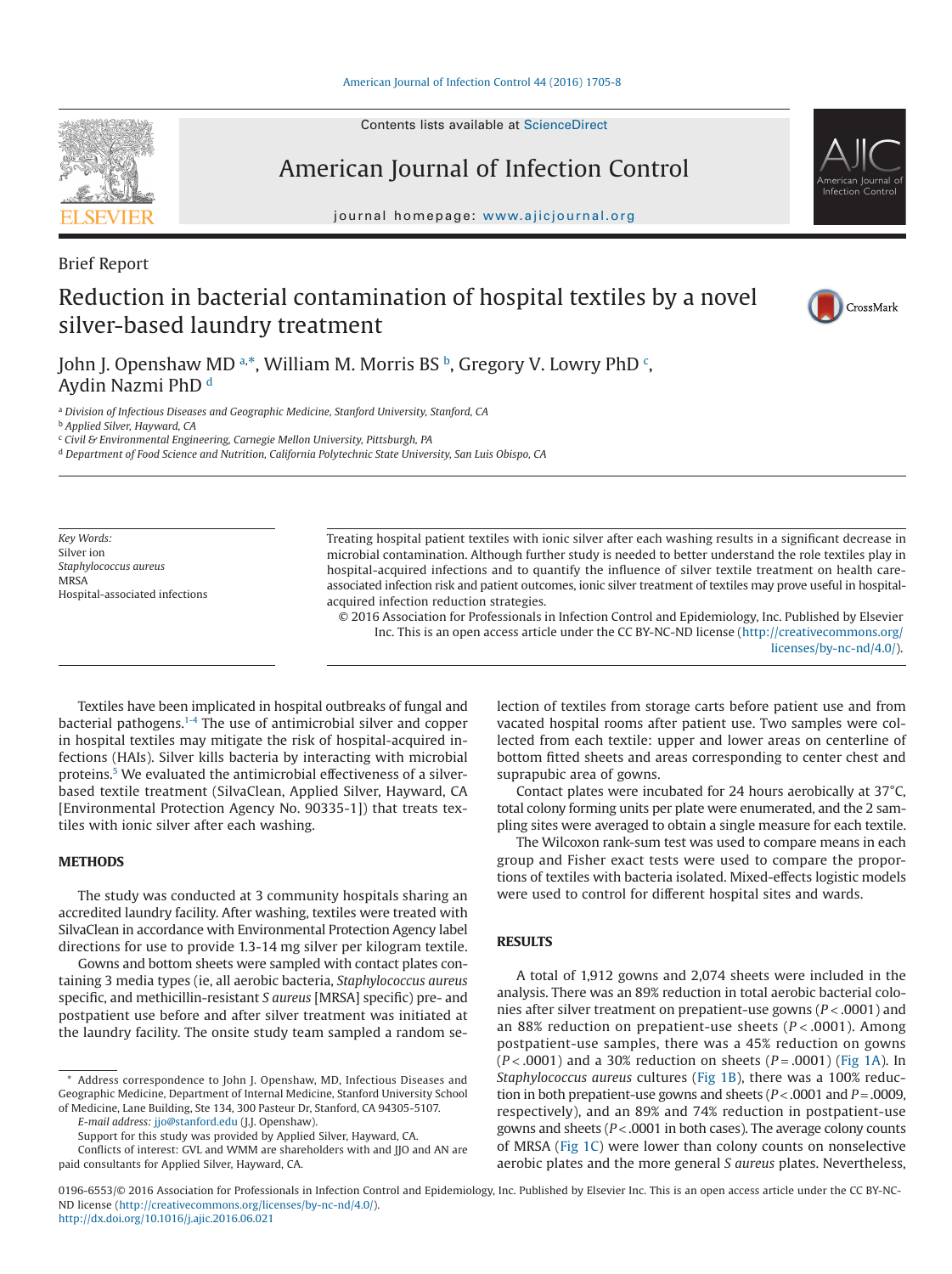<span id="page-1-0"></span>

**Fig 1.** Average colony forming units per plate for (A) total aerobic bacterial colonies, (B) *Staphylococcus aureus* (*S aureus*) colonies, and (C) methicillin-resistant *S aureus* (MSRA) colonies before (control) and after silver application. Number of textiles per group and the percentage of cultures positive (having at least 1 colony) is shown below columns. Plates had a surface area of 28.27 cm<sup>2</sup>. Colony counts > 300 (not clearly differentiated by counters) were recorded as 300 CFU/plate. Colony counts > 300 were seen on aerobic plates in 4% of postpatient-use gowns and 1% of postpatient-use sheets, but in <1% of all other groups. Three types of culture media were used: nonselective tryptic soy agar (Hardy Diagnostics, Santa Maria, CA) for total aerobic colony counts, Baird-Parker–based agar (Hardy Diagnostics) to quantify *S aureus*, and CHROM MRSA agar (Hardy Diagnostics) to quantify MRSA. A random number generator was used to ensure that approximately 20% of total samples would be on selective media (10% *S aureus* and 10% MRSA). Control groups included samples collected by the onsite study team between August 24, 2015, and September 18, 2015. Silver was introduced into the laundering process on December 8, 2015. Treatment groups include samples collected between December 14, 2015, and January 4, 2016.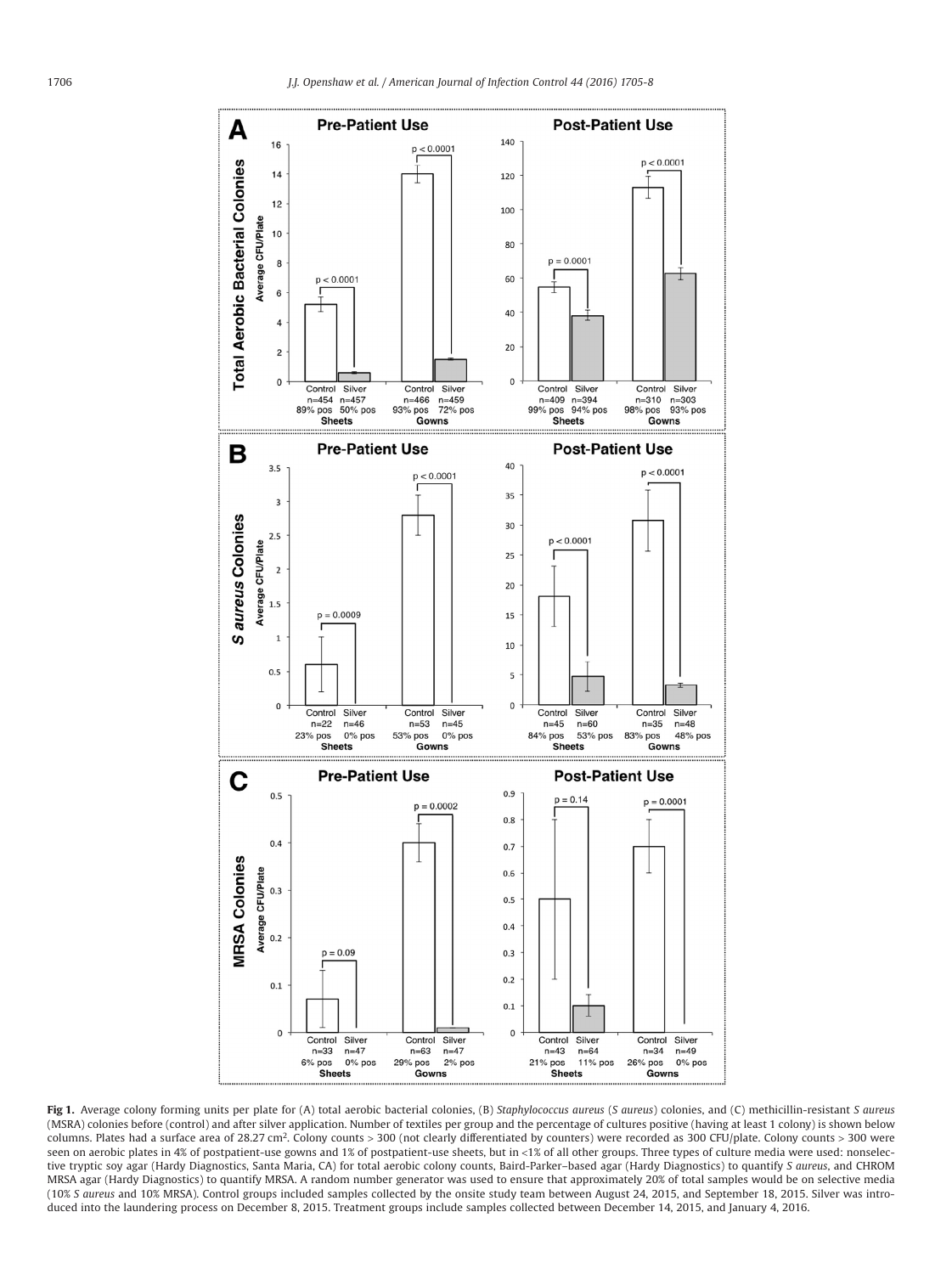| 'Table 1                                      |  |  |  |
|-----------------------------------------------|--|--|--|
| Predictors of bacterial isolation on textiles |  |  |  |

|                  | All aerobic bacteria |                            |                                  | Staphylococcus aureus |                              |                                  | Methicillin-resistant S aureus |                           |                                  |
|------------------|----------------------|----------------------------|----------------------------------|-----------------------|------------------------------|----------------------------------|--------------------------------|---------------------------|----------------------------------|
|                  |                      | Unadjusted                 | Adjusted                         |                       | Unadjusted                   | Adjusted                         |                                | Unadjusted                | Adjusted                         |
| Predictor        | $\%$ (n)             | OR (95% CI)*               | OR $(95\% \text{ CI})^{\dagger}$ | $\%$ (n)              | OR (95% CI)*                 | OR $(95\% \text{ CI})^{\dagger}$ | $\%$ (n)                       | OR (95% CI)*              | OR $(95\% \text{ CI})^{\dagger}$ |
| Ward type        |                      |                            |                                  |                       |                              |                                  |                                |                           |                                  |
| Nonmonitored     | 83% (2191)           | Ref                        | $\overline{\phantom{0}}$         | 34% (94)              | Ref                          | Ref                              | $9\% (27)$                     | Ref                       |                                  |
| Monitored        | 95% (569)            | $4.1(2.8-6.1)^{\ddagger}$  | -                                | 79% (61)              | $7.2(3.9-13.3)^{\ddagger}$   | $3.9(2.1 - 7.8)^{\ddagger}$      | $21\%$ (19)                    | $1.6(0.8-3.2)$            |                                  |
| Patient exposure |                      |                            |                                  |                       |                              |                                  |                                |                           |                                  |
| Preuse           | 76% (1298)           | Ref                        | Ref                              | $20\%$ (33)           | Ref                          | Ref                              | $11\% (21)$                    | Ref                       |                                  |
| Postuse          | 96% (1362)           | $7.9(5.9-10.6)^{\ddagger}$ | $9.5(7.1 - 13.0)^{\ddagger}$     | 65% (122)             | $9.7(5.7 - 16.7)^{\ddagger}$ | $11.9(6.1 - 23.4)^{\ddagger}$    | 13% (25)                       | $1.5(0.8-2.9)$            |                                  |
| Textile type     |                      |                            |                                  |                       |                              |                                  |                                |                           |                                  |
| Sheet            | 82% (1414)           | Ref                        | Ref                              | 43% (75)              | Ref                          | -                                | $10\%$ (18)                    | Ref                       |                                  |
| Gown             | 87% (1346)           | $1.5(1.2-1.8)^{\ddagger}$  | $1.8(1.5-2.3)^{\ddagger}$        | 44% (80)              | $0.9(0.6-1.4)$               | $\overline{\phantom{0}}$         | 14% (28)                       | $1.2(0.6-2.4)$            |                                  |
| Silver treatment |                      |                            |                                  |                       |                              |                                  |                                |                           |                                  |
| Absent           | 94% (1547)           | Ref                        | Ref                              | 64% (100)             | Ref                          | Ref                              | $22\%$ (38)                    | Ref                       | Ref                              |
| Present          | 75% (1213)           | $0.1(0.1-0.2)^{\ddagger}$  | $0.1(0.1-0.2)^{\ddagger}$        | $27\%$ (55)           | $0.2(0.1-0.3)^{\ddagger}$    | $0.1(0.05-0.2)^{\ddagger}$       | $4\%$ (8)                      | $0.3(0.1-0.9)^{\ddagger}$ | $0.3(0.1-0.9)^{\ddagger}$        |

*CI*, confidence Interval; *OR*, odds ratio; *Ref*, reference category.

<span id="page-2-1"></span>\*In mixed-effects logistic models, the dependent variable was the isolation of bacteria on the specific medium type. Models controlled for differences among the 3 hospital sites as a random effect.

<span id="page-2-2"></span>† Multivariable mixed-effects logistic models were built using information-theoretic model selection to generate all possible combinations of the independent variables. The dependent variable was the isolation of bacteria on the specific medium type. The model with the lowest corrected Akaike information criterion was selected. Models controlled for differences among the 3 hospital sites as a random effect.

MRSA colonies isolated per plate decreased after silver treatment, with a 97% and 100% reduction in prepatient-use gowns and sheets (*P* = .0002 and *P* = .09, respectively), and a 100% and 80% reduction in postpatient-use gowns and sheets  $(P = .0001$  and  $P = .14$ , respectively).

Silver treatment was associated with fewer positive cultures [\(Fig 1\)](#page-1-0). The proportion of cultures with at least 1 aerobic colony fell from 93% (432 out of 466) to 72% (330 out of 459) after silver treatment in prepatient-use gowns (Fisher exact test *P* < .0001). The proportion of prepatient-use gowns from which at least 1 colony of *S aureus* was isolated fell from 53% (28 out of 53) to 0% (0 out of 45; *P* < .0001) after silver treatment and from 83% (29 out of 35) to 48% (23 out of 48; *P* = .001) in postpatient-use gowns. The proportion of sheets with at least 1 colony of *S aureus* decreased from 23% (5 out of 22) to 0% (0 out of 46; *P* = .002) in the prepatientuse group and from 84% (38 out of 45) to 53% (32 out of 60; *P* = .0008) in the postpatient-use group.

In mixed-effects logistic models controlling for hospital site clustering (Table 1), the presence of silver was associated with decreased isolation of total aerobic bacteria, *S aureus*, and MRSA. Bacteria were more likely to be isolated after textile use: identification of any aerobic colony was 9 times higher after use and identification of *S aureus* was 12 times higher after use. Isolation of aerobic colonies was more likely on gowns (adjusted odds ratio, 1.5; 95% CI, 1.5- 2.3). Although textiles in critical care areas appeared to be more likely to have aerobic colonies isolated in the unadjusted model, this factor did not improve model fit in the fully adjusted model. *S aureus* was more likely to be isolated on textiles in critical care settings (adjusted odds ratio, 3.9; 95% CI, 2.1-7.8). In the best-fit multivariable mixed-effects logistic model for isolation of MRSA, only the presence or absence of silver was predictive of MRSA isolation.

#### **DISCUSSION**

<span id="page-2-3"></span> $P < .05$ .

The levels of bacteria identified on clean laundry in our study are consistent with other studies, suggesting that this is a general problem in health care settings.<sup>1,6</sup> As would be expected, textiles sampled postpatient use had increased bacterial contamination, consistent with the transfer of the patient's colonizing bacteria to textiles. The reduction in bacterial contamination with silver in postpatientuse textiles indicates that silver treatment continues to reduce bacteria, including *S aureus*, over the extent of the patient's hospitalization. The low prevalence of MRSA at the study sites limited our ability to draw statistically significant conclusions regarding reductions in MRSA contamination. Our results show a trend toward decreased MRSA isolation in both sheets and gowns after silver application, but this reduction was statistically significant only on gowns.

The level of bacterial contamination on textiles that increases the risk of HAIs is not known[.7](#page-3-1) Studies on hard surface environmental contamination have used < 2.5 CFU/cm2 aerobic colonies and < 1 CFU/cm2 for specific indicator organisms, including *S aureus* (corresponding to < 70.6 CFU/plate and 28.2 CFU/plate in this study).<sup>7,8</sup> It is not clear that acceptable levels for contamination on hard surfaces can be extended to sheets and gowns because textiles have unique properties: they are always in contact with patients, have large contacted surface areas, and can lead to bacterial aerosolization. Despite questions of applicability, if these levels are applied to textiles, postpatient-use gowns without silver exceeded cutoffs for both total aerobic colony counts and *S aureus* isolation in our study. Studies of copper-coated surfaces and textiles suggest that the addition of the metal reduced HAIs.<sup>9,10</sup> Although further studies are needed, given successes with copper and reductions below the hard surface cutoffs in this study, it is likely that silver textile treatment would decrease HAIs.

#### **Acknowledgments**

The authors thank the sample collection team, including Stephen Albertolle, Austin Carey, and Sean Rodgers.

#### **References**

- <span id="page-2-0"></span>1. [Fijan S, Turk SŠ. Hospital textiles, are they a possible vehicle for healthcare](http://refhub.elsevier.com/S0196-6553(16)30620-4/sr0010)[associated infections? Int J Environ Res Public Health 2012;9:3330-43.](http://refhub.elsevier.com/S0196-6553(16)30620-4/sr0010) [doi:10.3390/ijerph9093330.](http://refhub.elsevier.com/S0196-6553(16)30620-4/sr0010)
- 2. [Duffy J, Harris J, Gade L, Sehulster L, Newhouse E, O'Connell H, et al.](http://refhub.elsevier.com/S0196-6553(16)30620-4/sr0015) [Mucormycosis outbreak associated with hospital linens. Pediatr Infect Dis J](http://refhub.elsevier.com/S0196-6553(16)30620-4/sr0015) [2014;33:472-6. doi:10.1097/INF.0000000000000261.](http://refhub.elsevier.com/S0196-6553(16)30620-4/sr0015)
- 3. [Sasahara T, Hayashi S, Morisawa Y, Sakihama T, Yoshimura A, Hirai Y.](http://refhub.elsevier.com/S0196-6553(16)30620-4/sr0020) *Bacillus cereus* [bacteremia outbreak due to contaminated hospital linens. Eur J Clin](http://refhub.elsevier.com/S0196-6553(16)30620-4/sr0020) [Microbiol Infect Dis 2011;30:219-26. doi:10.1007/s10096-010-1072-2.](http://refhub.elsevier.com/S0196-6553(16)30620-4/sr0020)
- 4. [Cheng VCC, Chen JHK, Wong SCY, Leung SSM, So SYC, Lung DC, et al. Hospital](http://refhub.elsevier.com/S0196-6553(16)30620-4/sr0025) [outbreak of pulmonary and cutaneous zygomycosis due to contaminated linen](http://refhub.elsevier.com/S0196-6553(16)30620-4/sr0025) [items from substandard laundry. Clin Infect Dis 2015;doi:10.1093/cid/civ1006.](http://refhub.elsevier.com/S0196-6553(16)30620-4/sr0025)